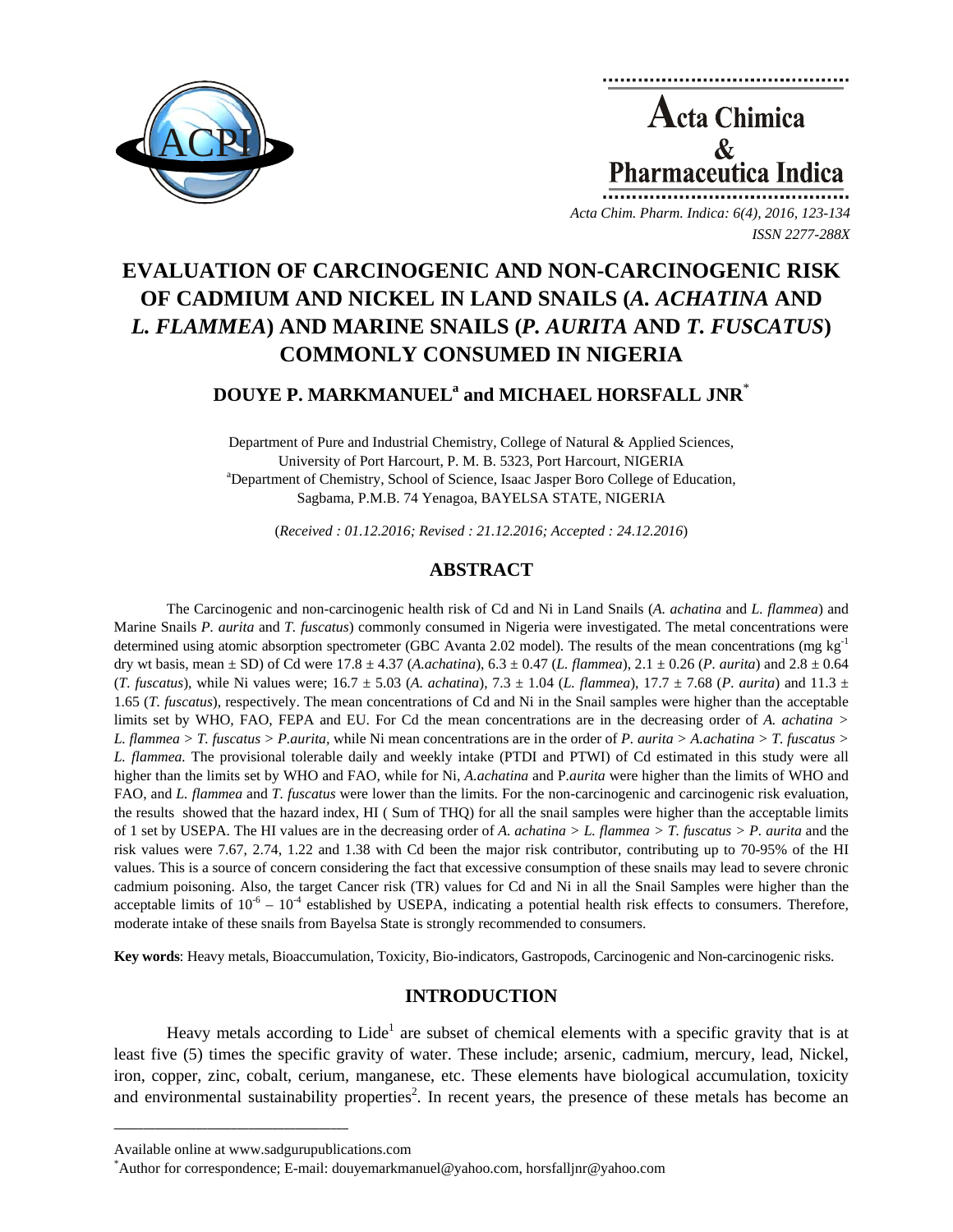international environmental and health concern<sup>3</sup> due to rapid development of industrialization which has resulted in the alteration of the ecosystem<sup>4</sup>. This has a significant environment hazard for invertebrate, fish, animal and humans, respectively<sup>5</sup>. These metals are released or discharged into the environment through numerous anthropogenic sources such as oil and gas activities (combustion of fossil fuel), transportation process industrial activities (especially metal production), solid waste combustion, agricultural application and domestic application and are collectively received by sediment, soil, water and  $\arcsin^{6-8}$ . Heavy metals are one of the pollutants that can spread in sediment soil and water components and react through ion exchange, absorption andprecipitation<sup>9</sup>, which may directly or indirectly be toxic to the aquatic and terrestrial fauna and flora $10$ .

Heavy metals tend to accumulate in advanced organisms through bio-magnification effects in the food chain. They enter into the human body, and accumulate in the human tissues to pose chronic toxicity. Chronic assimilation of some heavy metals is known to cause cancer<sup>11</sup> and can damage vital organ functions. Accumulation of heavy metals in the food web can occur either by accumulation from the surrounding medium, such as soil, water or sediment, or by bioaccumulation from food source<sup>12</sup>. Reports have shown that, heavy metals may affect organisms directly or indirectly by transferring to the next tropic level of the food chain<sup>13</sup> due to their persistence nature. In the aquatic environment, (water & sediment) heavy metals in dissolved form are easily taken up by aquatic organisms where they are strongly bound with sulfhydryl groups of proteins and accumulate in their tissues<sup>14</sup>, while in the terrestrial environment (soil), heavy metals occur in various chemical forms such as carbonates, metal hydroxides organic matter and silica<sup>15</sup> and remobilized in to plants  $\&$  animal tissues through adsorption and inhalation<sup>16</sup>. The accumulation of heavy metals in the tissues of organisms can result in chronic illness and cause potential damage to the population.

Geochemical factors that influence bioaccumulation of heavy metals in an aquatic environment are; organic carbon, water hardness temperature, pH, Salinity, dissolved oxygen, sediment, grain size and hydro logic features of the system,<sup>17</sup> while the bioavailability of metals in the soil depends on the soil properties such as; <sub>P</sub>H, organic matter, redox potential, cation exchange capacity, sulphate, carbonate, hydroxide, soil texture and clay content<sup>18,19</sup>. These properties in turn influence the uptakes of these metals by plants and animal in both terrestrial and aquatic environment. For instance, it has been reported that very low transfers of heavy metals to plant tissues occur at high  $pH^{20}$ .

Recent studies<sup>21,22</sup> have shown that heavy metals such as Cd, Ni, AS, Pb pose a number of health hazards to humans, which include damage or reduced mental and central nervous system function, lower energy levels, and damage to blood composition, lungs, kidneys, liver and other vital organs. These metals are also potent carcinogenic and mutagenic<sup>23</sup>. Long–term exposure may result in slowly progressing physical, muscular and Alzheimer's disease, Parkinson' disease, muscular dystrophy and multiple Sclerosis<sup>24</sup>. According to Ferner<sup>25</sup>, heavy metal toxicity is a clinically significant condition when it does occur especially, if unrecognized or inappropriately treated, toxicity can result in significant illness and reduced quality of life.

The awareness and concern about the protection of the public from avoidable contamination and exposure to heavy metals (especially Pb, Cd, Ni, Hg and As) and their attendant adverse effects on health have led to increase in strategies and methodologies for detecting their presence in the environment. One of such methods is by using non-vertebrate wildlife species (gastropods) as bio-indicators<sup>26</sup>. These organisms detect both the levels of pollutants in an ecosystem as well as their long-term effects<sup>27,28</sup> because of their ecological role as intermediate consumers in pelagic as well as benthic food chain of aquatic ecosystem<sup>29</sup>. The effectiveness of biomonitors for environmental pollution assessment as revealed by many studies<sup>30,31</sup> is based on the ability of these organism to accumulate contaminants such as heavy metals in their tissues. Examples, uptake and accumulation of these pollutants in deposit feeders would be expected to correlate to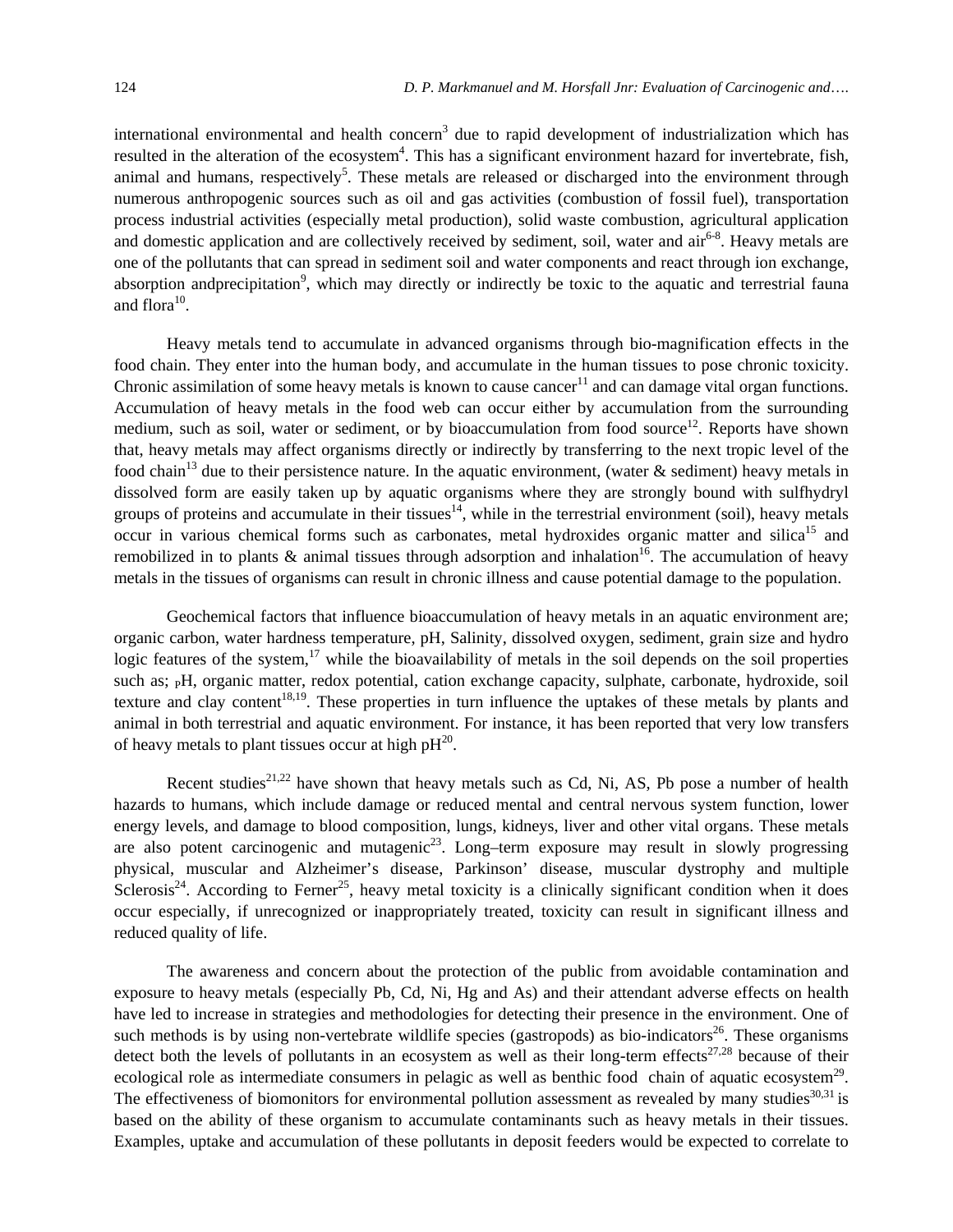metal concentrations in sediments, whereas accumulation in filter feeders would most likely reflect metal concentration in water<sup>32</sup>. Presence of heavy metals in edible tissue of organisms (depending on the type and concentration) could pose series of health hazards to consumers especially in the Niger Delta region of Nigeria, where gastropods and bivalves are abundant and therefore serve as cheap sources of protein for indigenous people who could not afford meat from domestic species and bush meat. It is against this background that Land and Marine Snails (*A. achatina, L. flammea, P. aurita* and *T. fuscatus*) were chosen in order to assess the concentration of Cd and Ni in the tissues of these edible gastropods and relate their effects to the exposed population.

Another important method in evaluating the levels of heavy metals in environmental biota is to assess the human health risk arising from the presence of these pollutants in foods products. This is done by estimating the actual dietary intake of the metal and comparing with corresponding toxicological reference intake<sup>33</sup>. Risk assessment is one of the fastest method, which is needed to evaluate the impact of the hazards on human and also needed to determine the level of treatment which are tend to solve the environmental problem that occur in daily life<sup>34</sup>. The risks may be divided into carcinogenic and non-carcinogenic effects<sup>10</sup>. The carcinogenic risk is based on the Target Cancer Risk  $(TR_C)$ , while the non-carcinogenic risk is based on the Target Hazard Quotient  $(THQ)^{35}$ .

Therefore, the purpose of this study is to determine the total concentration of Cd and Ni in edible tissue of land and marine snails and evaluate the carcinogenic and non-carcinogenic risk associated with the consumption of these gastropods by human.

## **EXPERIMENTAL**

## **Materials and methods**

#### **Sample collection and preparation**

Land and marine snails, *Achatina achatina* (Giant Land Snail), *Limicolaria flammea* (Garden Snail), *Pachymelenia aurita* (Periwinkle with Spiny Shell) and *Tympanotonus fuscatus* (periwinkle Without Spine) were purchased from commercial sellers from Yenagoa main market Bayelsa State. The giant land snail and garden snail (terrestrial mollusks) and the periwinkle (aquatic mollusks) have hard shells, which house and protect the soft tissue (visceral lump). The shells are often greater in quantity than the tissue. Upon collection, the samples were washed with tap water and rinsed thoroughly with distilled water. There after samples were raped in a cellophane bag labeled accordingly and transported to the laboratory. These mollusks were properly identified at the Departments of Animal and Environmental Biology, University of Port Harcourt, Nigeria. The whole soft tissues (edible parts) of these snails were obtained by cracking the shells. Thereafter, the samples were thoroughly washed several times and rinsed with distilled water. Samples were dried in the oven at 105°C to a constant weight. The oven-dried samples were ground and sieved with 0.15 mm mesh size to obtain uniform particles size.

#### **Sample digestion**

Heavy metal (Cd and Ni) were determined from 0.5 g of finely ground and sieved tissue samples of the snails and homogenized with 10 mL of 3.1 (v/v) of con.HCl/HNO<sub>3</sub> (aqua regia) then 1 mL of HClO<sub>4</sub>. The mixture were boiled off to near dryness, cooled and diluted with 25 mL distilled water and filtered<sup>36</sup>. Metal concentrations were analyzed using flame atomic absorption spectrometer (GBC, Avanta Ver 2.02 model). Cd and Ni were determined using acetylene flame. For quality assurance, the samples were digested in triplicate along with blanks to minimize error. The instrument was calibrated with series of standard solution supplied by the manufacturer. All determinations were replicated three times. Thus, the results obtained from this analysis were the average of triplicate determination.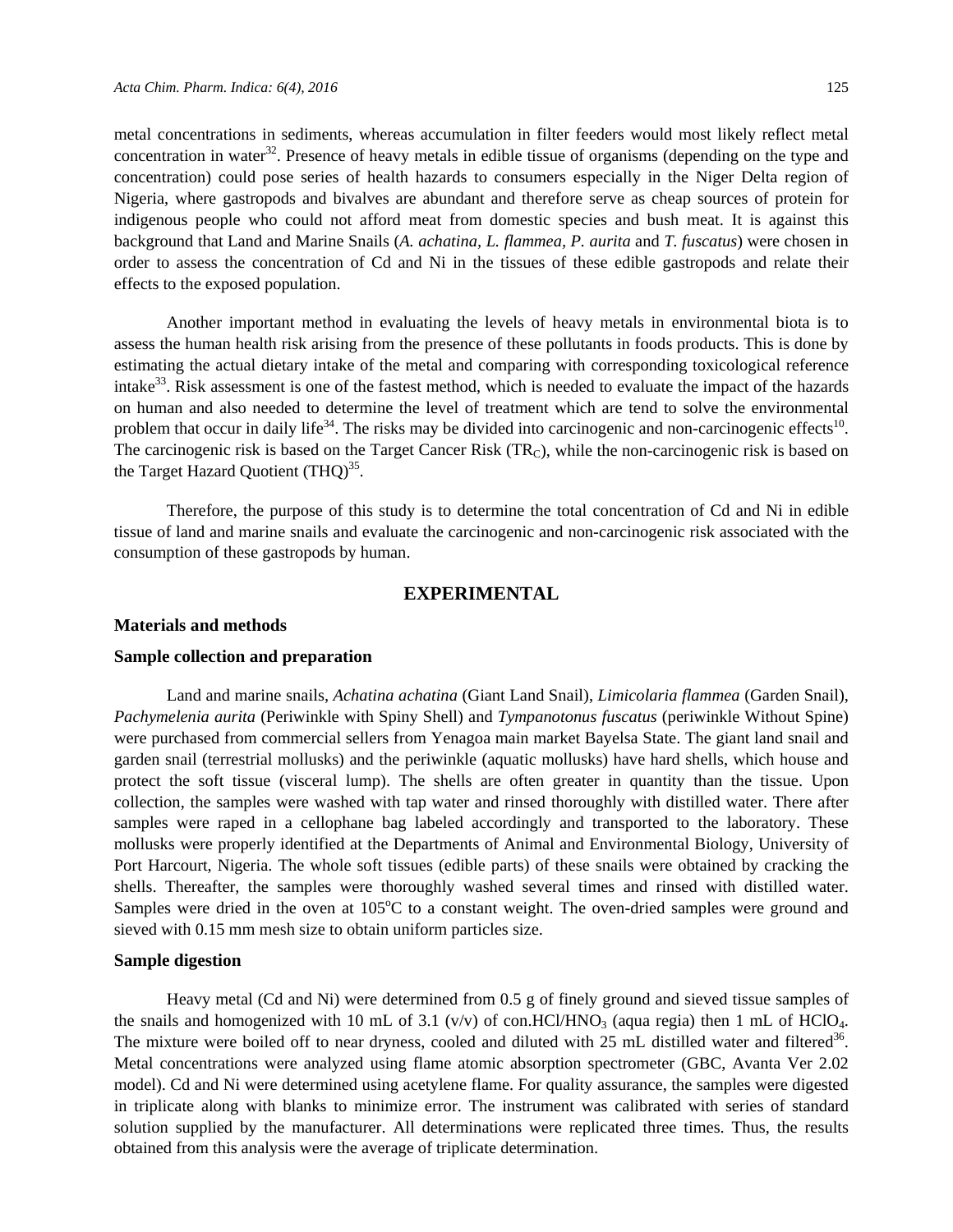#### **Human health risk evaluation for the snail consumption**

The exposure pathway of heavy metals to human through ingestion of contaminated food has been studies by many researchers<sup>33,34,37</sup>. The estimated daily (EDI) and intake (EWI) of each metal in this exposure pathway was determined by the equation<sup>38</sup>.

EDI/EWI (mg kg-bw/day/week) = 
$$
\frac{MI_s \times CM_s}{BW}
$$

Where EDI/EWI are the daily/weekly intake of the metals, MIs is the mass of the snail ingested per day; CM<sub>S</sub> is the concentration of metal in snail; BW is the body weight (60 kg for adult).

### **Non-carcinogenic risk evaluation**

For the non-carcinogenic risk evaluation, the target hazard quotient (THQ) was calculated as per USEPA Region III Risk Based Concentration Table<sup>35</sup>.

The equation used for estimating THQ was as follows.

$$
THQ = \frac{EF \times ED \times MI \times CM}{RfD \times BW \times AT} \times 10^3
$$

Where; THQ is the target hazard quotient, EF is the exposure frequency  $(day \, year^{-1})$  or number of exposure events per year exposure, ED is the exposure duration, total for adult (year), MI is the mass of snail ingested (g, day  $^{-1}$ ), CM is the metal concentration in the snail (mg kg<sup>-1</sup>), RfD is the reference dose (mg kg<sup>-1</sup>)  $day^{-1}$ ), BW is the body weight, adult (60 kg) and AT is the average time, non-carcinogenic (day year  $^{-1}$ ),  $10^{-3}$ is the unit conversion factor. Also, the hazard index  $(HI)$  from THQ<sub>s</sub> can be expressed as the sum of the hazard quotient<sup>35</sup>. HI = THQ<sub>Cd</sub> + THQ<sub>Ni</sub>. Where HI is the hazard index; THQ<sub>Cd</sub> is the target hazard quotient for Cd intake and  $THQ_{Ni}$  is the target hazard quotient for Ni intake, respectively.

### **Target cancer risk (TR)**

The target cancer risk (TR) was used to indicate carcinogenic risks. The method to estimate TR was also provided in USEPA Region III Risk-Based Concentration Table<sup>35</sup>. The model for estimating TR was shown as follows:

$$
TR = \frac{EF \times ED \times MI_{S} \times CPS_{O} \times MC_{S}}{BW \times AT}
$$

Where; TR is the target cancer risk, EF is the exposure duration (i.e. incremental probability of an individual developing cancer over a life time of 70 years<sup>35</sup>. MIs is the mass of the snail ingested,  $(mgg^{-1})$ , CPSo is the Carcinogenic potency slope, oral (mg kg<sup>-bw-day<sup>-1</sup>), MC is the snail mass of the snail ingested g</sup>  $day^{-1}$ ). AT is the averaging time, carcinogens (day year<sup>-1</sup>). The input parameters used in the health risk estimation for the snail intake from Bayelsa state are represented in Table 1.

**Table 1: Summary statistic of input parameters in the health risk estimation** 

| <b>Symbol</b> | <b>Description</b>         | Unit                 | Value                |
|---------------|----------------------------|----------------------|----------------------|
| МC            | Metal concentration        | $mg \, kg^{-1}$      | Presented in table 2 |
| MI            | Mass of the snail ingested | $g \text{ day}^{-1}$ | 24.7                 |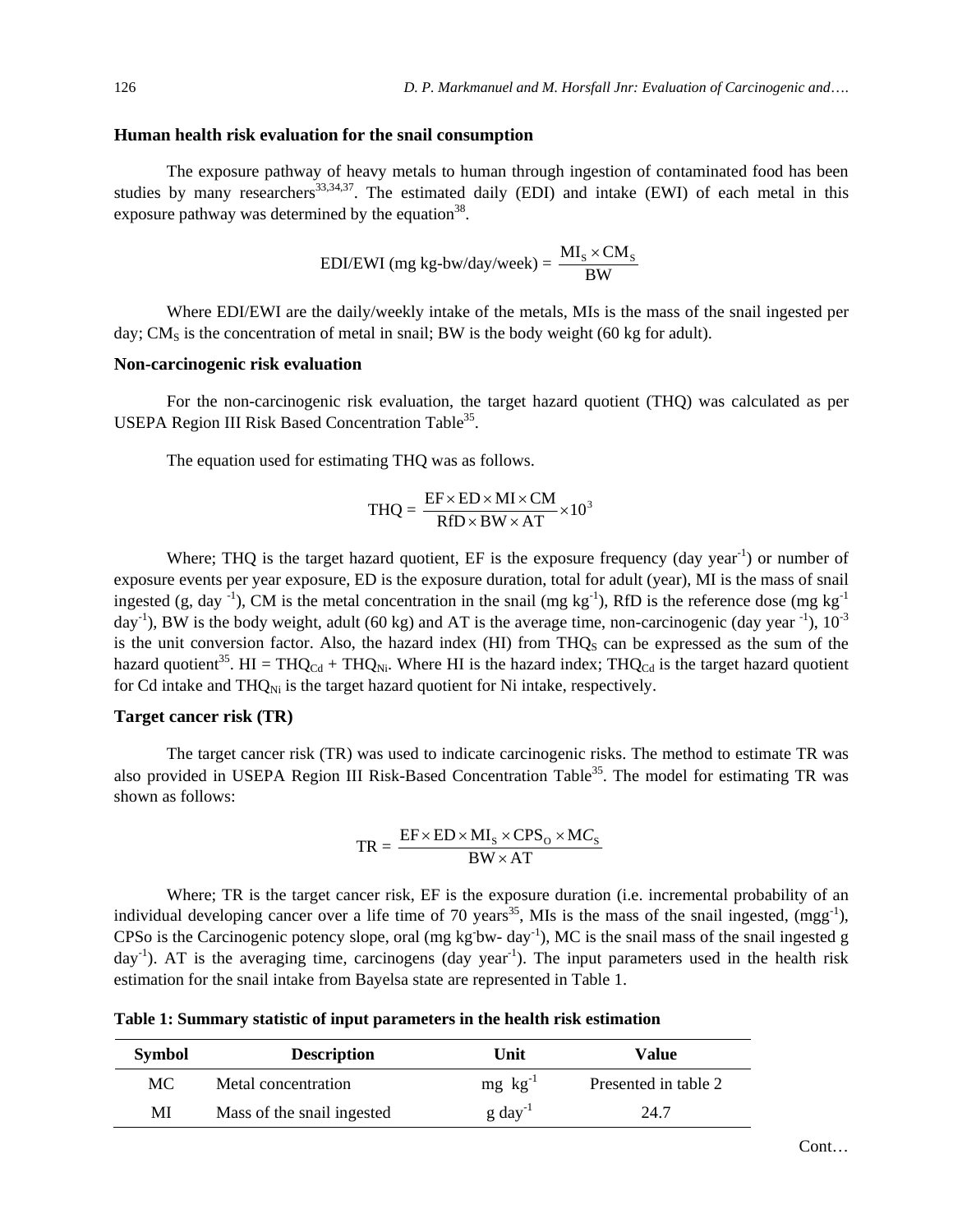| <b>Symbol</b>          | <b>Description</b>              | Unit                    | <b>Value</b>                 |
|------------------------|---------------------------------|-------------------------|------------------------------|
| EF                     | Exposure                        | Days                    | 365                          |
|                        | Frequency                       | $Year^{-1}$             |                              |
| ED                     | Exposure duration               | Year                    | 51.86                        |
| <b>RfD</b>             | Reference dose                  | $mg \, kg^{-1}day^{-1}$ | $Cd = 0.001$ ; Ni = 0.002    |
| <b>BW</b>              | Body weight (adult)             | kg                      | 60                           |
| ATn                    | Averaging time non-carcinogens  | Days                    | $365 \times 51.86 = 18928.9$ |
| ATc                    | Averaging time carcinogens      | Days                    | $365 \times 70 = 25550$      |
| <b>CPS<sub>o</sub></b> | Carcinogenic potency slop, oral | $mg g^{-1} day^{-1}$    | $Cd = 0.38$ : Ni = 1.7       |

#### **Exposure duration**

The exposure duration is defined as the exposure frequency of 365d/yr for 51.86 yr (which corresponded to the average life expectancy of a Nigerian<sup>32</sup>. The averaging time and number of fish consumed are required to provide input for an estimate of human health risk from exposure through snail ingestion. An averaging time of 365 d/yrs for 70 yrs (ie  $AT_C = 25550$  days) was used for to characterize lifetime exposure for cancer risk calculation and averaging time of 365d/yr for 51.86 yr (i.e. ATn = 18928.9) days) was used in charactering non-cancer risk $^{35}$ .

#### **Snail ingestion**

The per capita consumption of fish and shellfish in Nigeria for human food is averaged 9.0 kg<sup>39</sup>, which is equivalent to 24.7 g per day was used for the risk estimation.

### **Body weight**

We used body weight of 60 kg for average Nigerian adult.

## **Toxicity factors**

The reference dose (RfD) and carcinogenic potency slop factor (CPS) used for health risks (TR & THQ) evaluation was provided by USEPA $35$ . The cancer slop factors for ingestion of cadmium and Nickel (subsulfide) are 0.38 and 1.7, respectively. While the RfD (reference dose) for Cd and Ni are 0.001 and 0.02 (i.e. the dose that is likely to be without appreciable risk of deleterious effects during a life time).

## **Acceptable risk distribution**

The acceptable risk distribution was assigned by constraints on percentiles. The lower end of the range of acceptable risk distribution is define by a single constraint on the  $95<sup>th</sup>$  percentile of risk distribution that must be equal or lower than  $10^{-6}$  for carcinogens (TR) and may be up to  $10^{-4}$  in some circumstance. While the health protection standard of life risk for THO is  $1<sup>40</sup>$ 

## **RESULTS AND DISCUSSION**

## **Concentration of Cd and Ni in the snail sample**

Concentration range and mean of cadmium and Nickel in the edible tissue of the snail sample from Bayelsa state were presented in Table 2. The concentration in the snail samples varies considerably among species. This was possibly due to differences in metabolism and feeding patterns of the snails.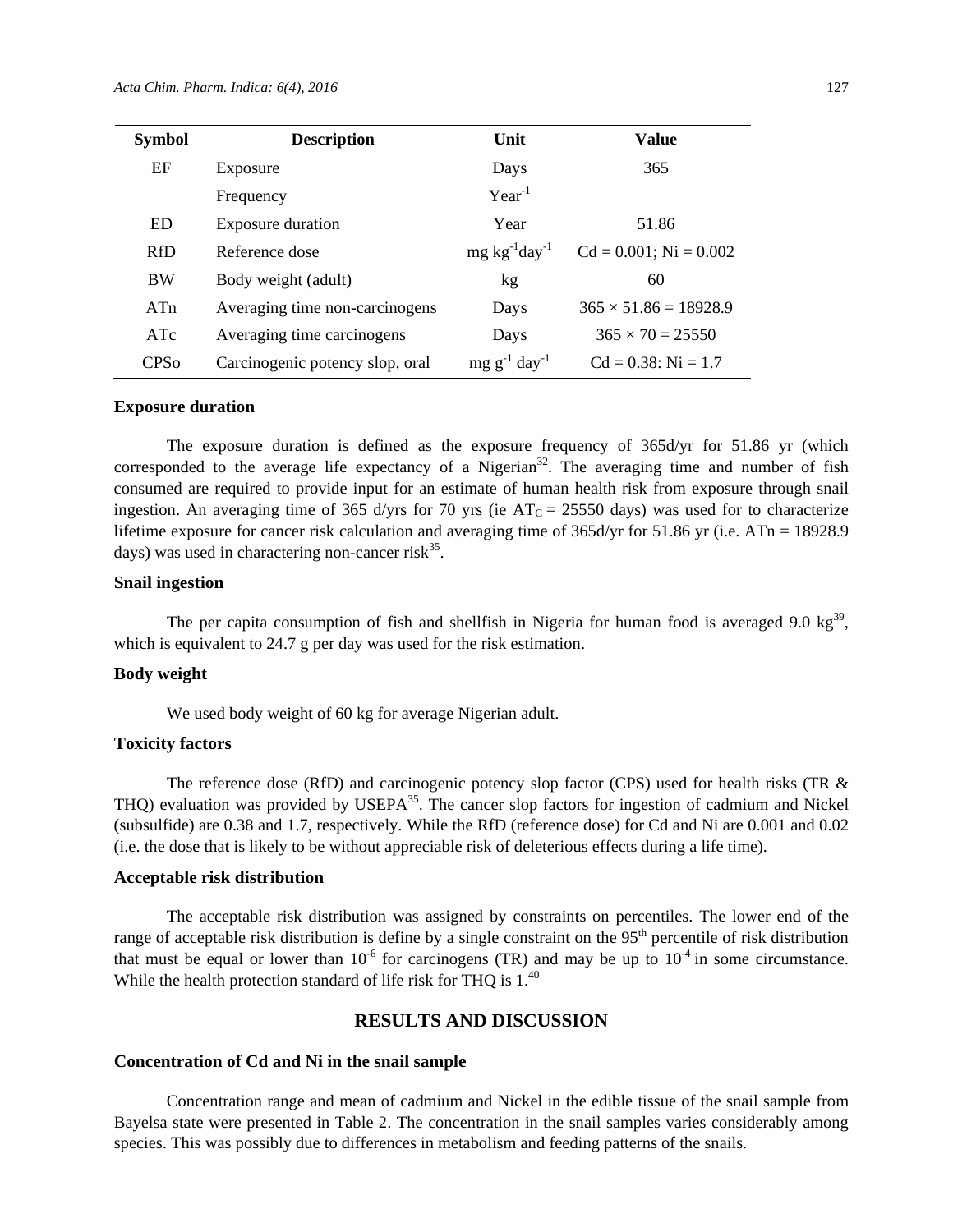| <b>Snail samples</b>  | <b>Statistics</b> |                 |                 |  |
|-----------------------|-------------------|-----------------|-----------------|--|
|                       |                   | C <sub>d</sub>  | Ni              |  |
| Achatina achatina     | Range             | $14.4 - 24.0$   | 13.5-20.0       |  |
|                       | Mean $\pm$ SD     | $17.8 \pm 4.37$ | $16.7 \pm 5.03$ |  |
|                       | Range             | $6.0 - 7.0$     | $6.2 - 9.1$     |  |
| Limicolaria flammea   | Mean $\pm$ SD     | $6.3 \pm 0.47$  | $7.3 \pm 1.04$  |  |
|                       | Range             | $2.0 - 2.2$     | 11.5-28.5       |  |
| Pachymelenia aurita   | Mean $\pm$ SD     | $2.1 \pm 0.26$  | $17.7 \pm 7.68$ |  |
|                       | Range             | $2.0 - 3.5$     | $9.5 - 13.5$    |  |
| Tympanotonus fuscatus | Mean $\pm$ SD     | $2.8 \pm 0.64$  | $11.3 \pm 1.65$ |  |
| <b>Guidelines</b>     |                   |                 |                 |  |
| FAO/ WHO (1993)       |                   | 0.5             |                 |  |
| WHO (1985)            |                   | 2.00            | 0.60            |  |
| FEPA (2003)           |                   | 2.00            | 0.50            |  |
| EU (2006)             |                   | 0.02            |                 |  |

**Table 2: Cd and Ni levels (mg kg-1 dry wt.) in selected land and marine snails from Bayelsa State, Nigeria** 

The concentration of Cd in *A. achatinar* ranged from 14.4-24.0 mg kg<sup>-1</sup> with the mean of  $17.8 \pm 4.37$ mg kg<sup>-1</sup>, *L. flammea* ranged from 6-7.0 mg kg<sup>-1</sup> with mean of 6.3  $\pm$  0.47 mg kg<sup>-1</sup>, *P. aurita* ranged from 2.0-2.2 mg kg<sup>-1</sup> with mean of 2.1  $\pm$  0.26 mg kg<sup>-1</sup> and *T. fuscatus* value ranged from 2.0-3.5 mg kg<sup>-1</sup> with mean of  $2.8 \pm 0.64$  mg kg<sup>-1</sup>, respectively. The highest concentration,  $17.8 \pm 4.37$  mgkg<sup>-1</sup> was recorded in *A. achatina*, while the lowest mean concentration 2.1 mg  $kg^{-1}$  was recorded in *P.aurita*. The amount of Cd found in the snail samples exceeded the limit set by regulatory bodies, FAO,  $WHO^{41}$ ,  $WHO^{42}$ , FEPA<sup>43</sup>, EU<sup>44</sup>. This call for concern, because report<sup>45</sup> has shown that ingestion of high levels of Cd can lead to acute renal failure in humans. From the results, it can be predicted that consumption of snail species such as *A.achatina, L. flammea, P. aurita and T.fuscatus* from Bayelsa state can lead to severe chronic Cd poisoning, if consumed excessively. While Ni concentration in *A. achatina* ranged from 13.5-20.0 mg kg<sup>-1</sup> with the mean  $\pm$  SD of  $16.7 \pm 5.03$  mg kg<sup>-1</sup>, *L.flammea* value ranged from 6.2-9.1 mg kg<sup>-1</sup> with the mean  $\pm$  SD of 7.3  $\pm$  1.04 mg kg<sup>-1</sup>, *P.aurita* ranged from 11.5-28.5 mg kg<sup>-1</sup> with the mean of 17.7  $\pm$  7.68 mg kg<sup>-1</sup> and *T. fuscatus* value ranged from 9.5-13.5 mg kg<sup>-1</sup> with the mean of  $11.3 \pm 1.65$  mg kg<sup>-1</sup>, respectively. For Ni, the highest concentration, 17.7  $\pm$  7.68 mg kg<sup>-1</sup> was recorded in *P. aurita*, while the lowest concentration, 7.3  $\pm$  1.04 mg kg<sup>-1</sup> was recorded in *L. flammea*. Also, the amount of Ni found in all the snail samples exceeded the limits set by  $WHO<sup>41</sup>$  and FEPA<sup>43</sup>.

Nickel is essential for growth and reproduction in animal and human beings, but shows carcinogenic effects when consumed in high amount while Cd has no known biological or beneficial role in human body. The concentration Ni & Cd in this study is higher than the values reported by Kumar and Mukherejee<sup>33</sup>. Osakwe<sup>39</sup>, Ijeoma et al.<sup>26</sup>, and Akoto et al.<sup>46</sup>

Generally it was observed that the concentration of Cd and Ni in these snail samples were higher than the limits set by regulatory bodies. This call for concern considering that both Cd and Ni are toxic and their accumulation overtime may lead to serious health issues.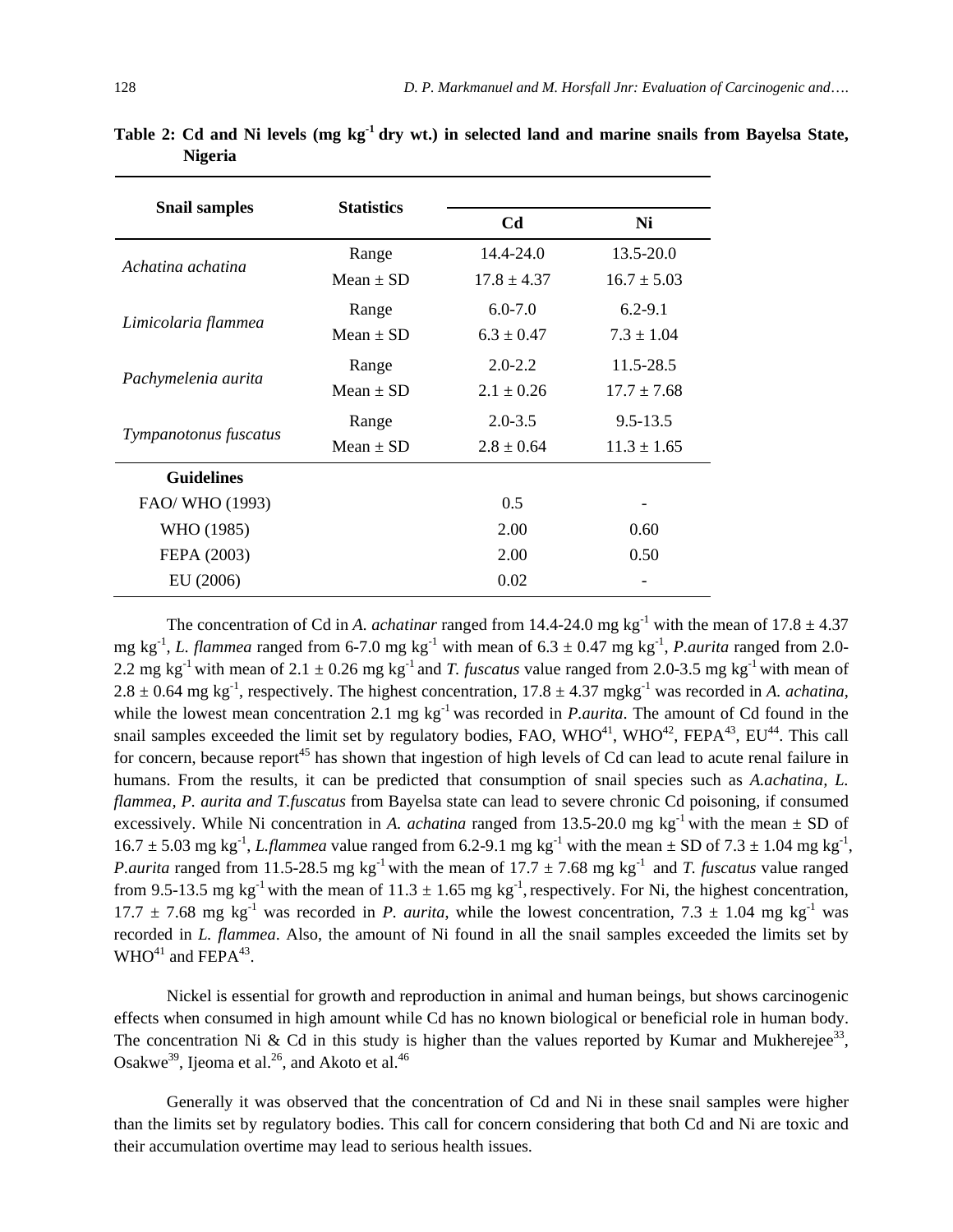| <b>Samples</b>       | C <sub>d</sub>           | Ni    | <b>State/Country</b>  | <b>Reference</b> |
|----------------------|--------------------------|-------|-----------------------|------------------|
| A. Achatina          | 17.8                     | 16.7  | Bayelsa/Nigeria       | This study       |
| L. Flammea           | 6.3                      | 7.3   |                       | This study       |
| P. aurita            | 2.1                      | 17.7  |                       | This study       |
| T. fuscatus          | 2.8                      | 11.3  |                       | This study       |
| Crab                 | 0.023                    | 0.69  |                       | $[26]$           |
| Water snail          | 0.037                    | 1.007 | Delta/Nigeria         |                  |
| Periwinkle           | 0.028                    | 0.63  |                       |                  |
| Oyster               | 0.029                    | 0.76  |                       |                  |
| Sarotherodon         | 0.275                    | 0.36  | Cape Coast/Ghana      | $[45]$           |
| melanotheron         |                          |       |                       |                  |
| Muscle               |                          |       |                       |                  |
| African catfish      | 1.125                    | 1.12  | Imo/Nigeria           | $[39]$           |
| (auriasgariepinus)   |                          |       |                       |                  |
| Edible part          |                          |       |                       |                  |
| Catlacatla           | $\overline{\phantom{a}}$ | 3.74  | Tropic Wet-Land/India | $[33]$           |
| (oreochromisnilotica |                          | 1.95  |                       |                  |
| Labeorohita          |                          | 3.49  |                       |                  |

**Table 3: Comparison of Cd and Ni levels (mg/kg) in the four snail samples from Bayelsa state with other fish and shell fish species in other states/countries** 

#### **Human health risk assessment of Cd and Ni inLand and marine snails**

Risk assessments are based on assumptions. The USEPA Region III, Risk- Based Concentration Table<sup>35</sup> presents methods for estimating the target cancer risk (TR) and the non-cancer risk (THQ<sub>S</sub>). The risk associated with the carcinogenic effects of target metals is expressed as the excess probability of contracting cancer over a lifetime of 70 years. The USEPA established the acceptable guideline values for THQ and TR as 1 and  $10^{-6}$  and  $10^{4}$ , respectively. The theoretical and estimated lifetime target cancer risk (TR) and target hazard quotient (THQ<sub>S</sub>) as well as dietary intakes of Cd and Ni in the snail samples were calculated and presented in Table 4. THQ higher than 1, implies that the estimated exposure exceed the USEPA reference dose for the contaminant of interest.

As indicated in Table 4, the estimated daily intake (EDI) and estimated weekly intake for Cd in the snail samples were; 7.33 and 51.31 mg kg<sup>-1</sup>bw day<sup>-1</sup> & week<sup>-1</sup> in *A. achatina*, 2.59 and 18.13 mg kg<sup>-1</sup>bw day<sup>-1</sup> <sup>1</sup> & week in *L. flammea*, 0.86 and 6.02 mg kg<sup>-1</sup>bw day<sup>-1</sup> & week <sup>-1</sup> in *P. aurita* and 1.15 and 8.05 mg kg<sup>-1</sup> bw day-1 & week-1 in *T. fuscatus*, respectively. The highest daily and weekly intake of Cd is record in *A. achatina*, while the lowest daily and weekly intake is recorded in *P. aurita*. The provisional weekly intake of Cd is set at 2.5  $\mu$ g kg<sup>-1</sup> bw, while provisional daily intake Cd is set at 0.36  $\mu$ g kg<sup>-1</sup>bw by the European Food Safety Authority ( $EFSA$ )<sup>47</sup>. But the results obtained from this study are all higher than the provisional daily and weekly intake of Cd set by EFSA. This implies that the daily and weekly consumption of these snails based on the per capita consumption of 24.7 kg, which is equivalent to 9.0 g may cause health risk effects to consumers in future.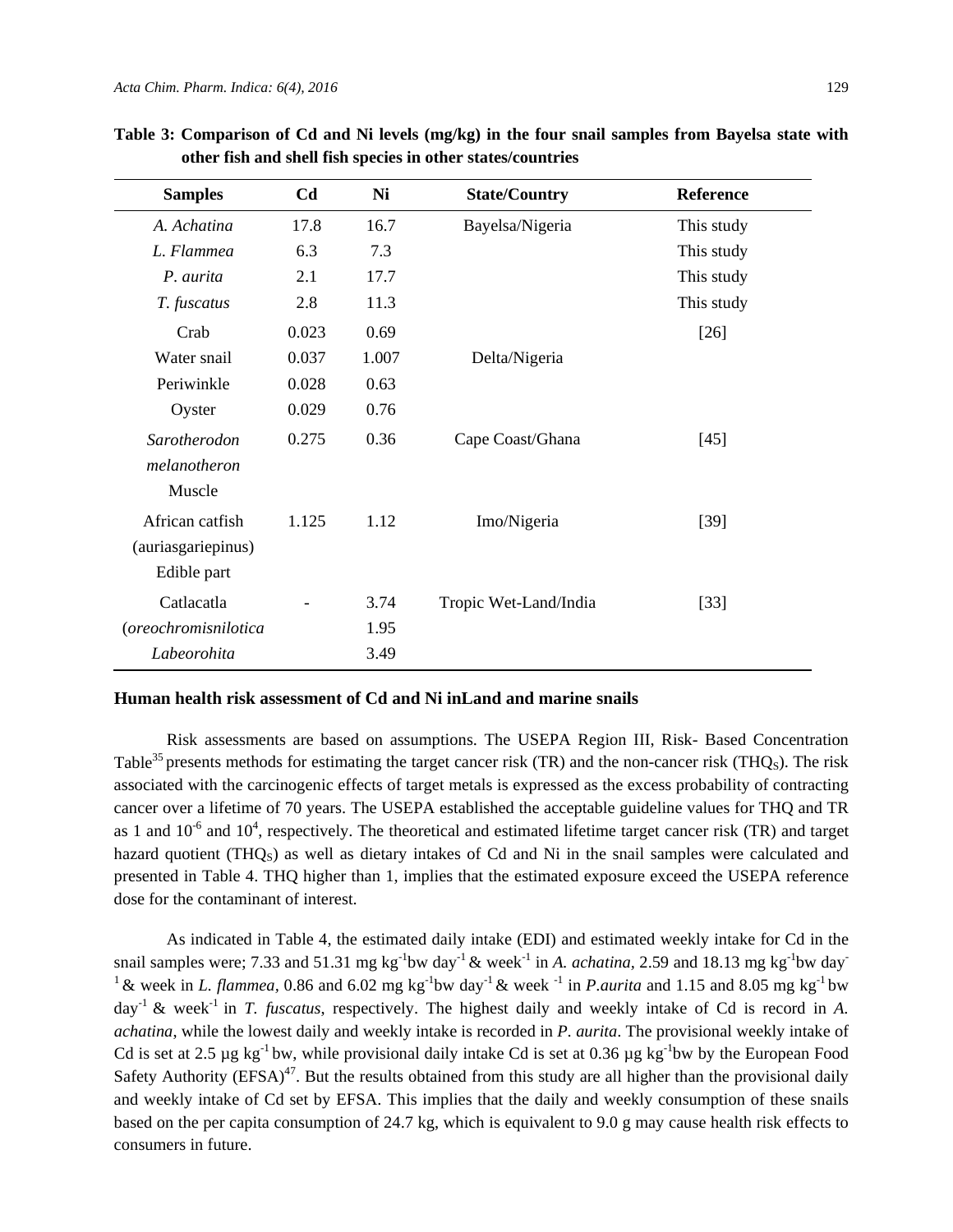| <b>Snail samples</b>       | <b>Risk model</b> | C <sub>d</sub>       | Ni                   | Hazard index (HI) |
|----------------------------|-------------------|----------------------|----------------------|-------------------|
| A.achatina                 | <b>EDI</b>        | 7.33                 | 6.87                 |                   |
| (Giant land snail)         | EWI               | 51.31                | 48.09                |                   |
|                            | <b>THQ</b>        | 7.33                 | 0.34                 | 7.67              |
|                            | % HI              | 95.56                | 4.43                 |                   |
|                            | TR                | $2.9 \times 10^{-3}$ | $1.2 \times 10^{-2}$ |                   |
| L.flammea                  | <b>EDI</b>        | 2.59                 | 3.01                 |                   |
| (Garden snail)             | EWI               | 18.13                | 21.07                |                   |
|                            | <b>THQ</b>        | 2.59                 | 0.15                 | 2.74              |
|                            | % HI              | 94.53                | 5.47                 |                   |
|                            | TR                | $9.8 \times 10^{-4}$ | $5.1 \times 10^{-3}$ |                   |
| P.aurita                   | <b>EDI</b>        | 0.86                 | 7.29                 |                   |
| (Periwinkle with spine)    | EWI               | 6.02                 | 51.03                |                   |
|                            | <b>THQ</b>        | 0.86                 | 0.36                 | 1.22              |
|                            | $\%$ HI           | 70.49                | 29.51                |                   |
|                            | TR                | $3.3 \times 10^{-4}$ | $1.2 \times 10^{-2}$ |                   |
| T. fuscatus                | <b>EDI</b>        | 1.15                 | 4.65                 |                   |
| (Periwinkle without spine) | EWI               | 8.05                 | 32.55                |                   |
|                            | <b>THQ</b>        | 1.15                 | 0.23                 | 1.38              |
|                            | $\%$ HI           | 83.33                | 16.67                |                   |
|                            | TR                | $4.4 \times 10^{-4}$ | $7.9 \times 10^{-3}$ |                   |

**Table 4: Estimated dietary intake, (mg kg-1bw/day/week), Target hazard quotient (THQ), Hazard index (HI) and Target cancer risk (TR) for intake of Cd and Ni in Land and Marine Snails from Bayelsa state** 

The estimated daily intake (EDI) and estimate weekly intake (EWI) for Ni calculated for snail consumption in this study were; 6.87 mg kg<sup>-1</sup> bw day<sup>-1</sup> and 48.09 mg kg<sup>-1</sup> bw week<sup>-1</sup> in *A. achatina*, 3.01 mg kg<sup>-1</sup>bw day<sup>-1</sup> and 21.09 mg kg<sup>-1</sup>bw week<sup>-1</sup> in *L. flammea*, 7.29 mg kg<sup>-1</sup>bw day<sup>-1</sup> and 51.03 mg kg<sup>-1</sup>bw week<sup>-1</sup> in *P. aurita* and 4.65 mg kg<sup>-1</sup>bw day<sup>-1</sup> and 32.55 mg kg<sup>-1</sup>bw week<sup>-1</sup> in *T.* fuscatus, respectively. The highest Ni EDI and EWI intake is obtained from the consumption of *P. aurita* while the lowest Ni EDI and EWI are obtained from the consumption *L. flammea*. The Joint FAO/WHO Expert Committee on food Additives has established a PTWI and PTDI for Ni and its compounds, which is  $35 \mu g$  kg<sup>-1</sup>bw week<sup>-1</sup> and 5  $\mu$ g kg<sup>-1</sup> bw day<sup>-1</sup>,<sup>33</sup> which is equivalent to 0.035 and 0.005 mg kg<sup>-1</sup>bw day<sup>-1</sup> & week<sup>-1</sup>, respectively. Based on the results obtained from this study the EDI and EWI for all the snail sample were higher than the PTDI and PTWI of FAO/WHO for Ni, which indicates an adverse health effects to the consumers.

The THQS of Cd and Ni in the four snail samples were *A. achatina* is 7.33 and 0.34 with HI values of 7.67, *L. flammea* is 2.59 and 0.15 with HI value of 2.74, *P. aurita* is 0.86 and 0.36 with HI value of 1.22 and *T. fuscatus* is 1.15 and 0.23 with HI value of 1.38, respectively. The hazard index (HI) of Cd and Ni in *A. achatina* and *L. flammea*is 7.76 and 2.74, which were all higher than the acceptable limits of 1 set by USEPA<sup>35</sup>. This implies that the continuous consumption of these snails over a long period of time will pose a potential health risk to consumers. While for the periwinkles (*p.aurita* and *T.fuscatus*) the hazard Index values (i.e. the sun of THQ) is equal to 1, this indicates no adverse health effects to consumers. However, it is advisable that these periwinkles should be consumed moderately.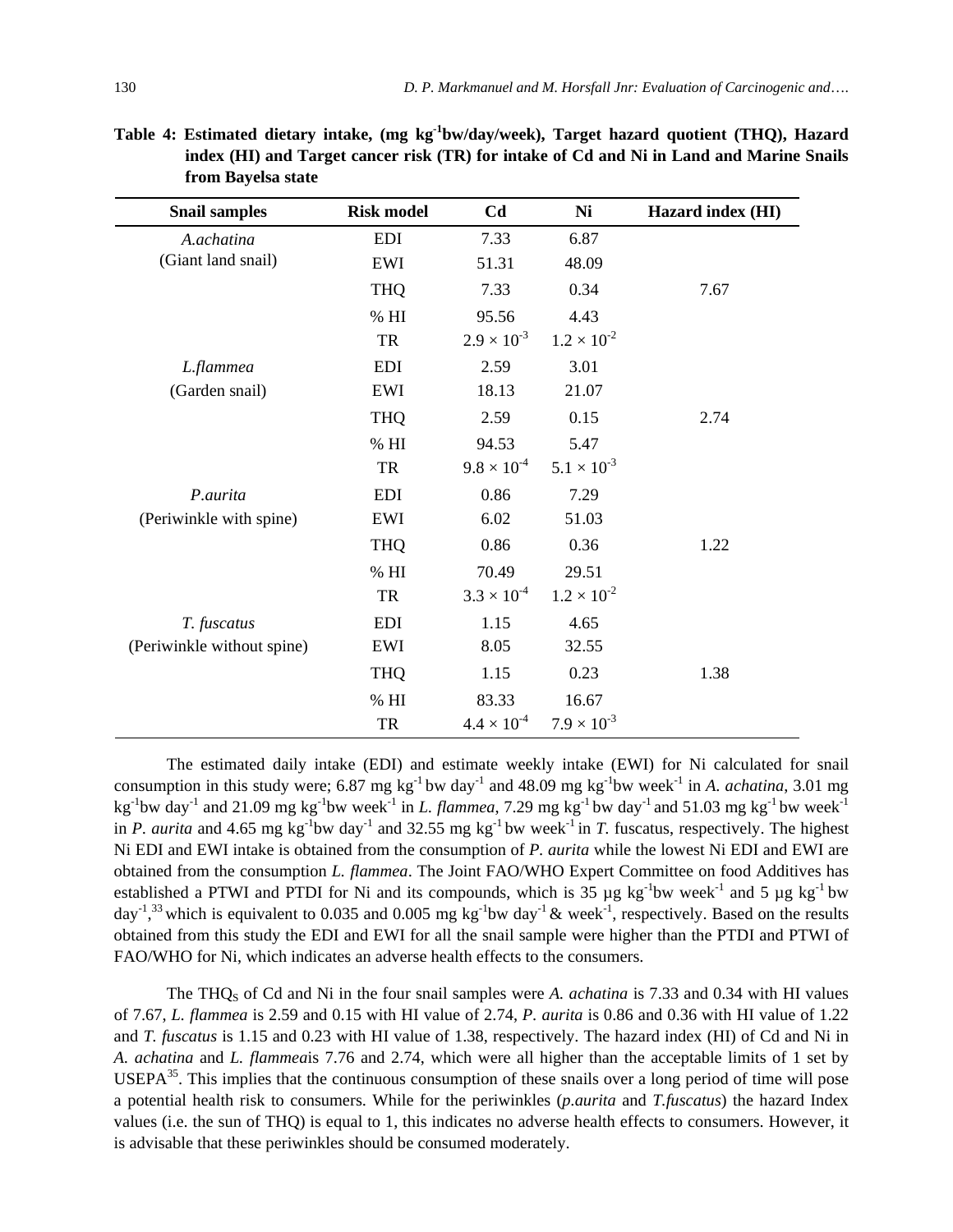The average values of target cancer risk (TR) for Cd and Ni for the consumption of the four snail samples were; *A. achatina* is  $2.9 \times 10^{-3}$  and  $1.2 \times 10^{-2}$ . These values are higher than the USEPA<sup>35</sup> acceptable limits of  $10^{-6} - 10^{-4}$ , respectively. This implies that out of one thousand and out of one hundred there would be like-hood that up to two (2) and one (1) consumers of this snail will be contracting cancer if exposed continuously over 70 years (the assumed lifetime), rather than the acceptable limit of one in million  $(10^{-6})$ and one in ten thousand (10<sup>-4</sup>). TR values for Cd and Ni in *L. flammea* were  $9.8 \times 10^{-4}$  and  $5.1 \times 10^{-3}$ , these values are also far greater than the acceptable limits of one in a million  $(10^{-6})$  and one in ten thousand established by USEPA, rather it implies that nine (9) consumers out of ten thousand and five (5) in one thousand would likely contract cancer if exposed continuously to given concentration over 70 years (the assumed lifetime). For *P. aurita*, the TR values for Cd and Ni were  $3.3 \times 10^{-4}$  and  $1.2 \times 10^{-2}$ , these values are also higher than the acceptable limits of  $10^{-6}$  -  $10^{4}$  (i.e one in a million and one in ten thousand). Rather, there will be a likelihood that up to three (3) out of ten thousand and one out of one hundred consumers will be contracting cancer if exposed continuously. While for *T. fuscatus* the TR values were  $4.4 \times 10^{-4}$  and  $7.9 \times 10^{-3}$ . Again, these values are higher than the acceptable limits set by USEPA<sup>40</sup>, which is  $10^{-6} - 10^{-4}$ , rather it implies that out of ten thousand there will be four (4) consumers (for Cd) and out of one thousand there will be seven (7) consumers (for Ni) contracting cancer over 70 years (assumed life time). The TR values of Cd in the snail samples are in the decreasing order of A. *achatina > L. flammea > T. fuscatus > P. aurita* with TR values of  $2.9 \times 10^{-3}$ ,  $9.8 \times 10^{-4}$ ,  $4.4 \times 10^{-4}$  and  $3.3 \times 10^{-4}$ , while the TR values for Ni are in the decreasing order of *A. achatina* and *P. aurita > T. fuscatus > L. flammea* with TR values of  $1.2 \times 10^{-2}$ ,  $1.2 \times 10^{-2}$ ,  $7.9 \times 10^{-3}$  and  $1.2 \times 10^{-2}$ , respectively. These values are comparable to result obtained by Kumar and Mulcherjee<sup>33</sup> in some fish species but lower than the values obtained by Manual et al.<sup>47</sup> in some shellfish from Todos and 0S Santos Bay, Bahia, Brazil. Also the THQ of the individual metals and the combined THQ (i.e. the hazard index, HI) in the presents study is higher than the value obtained by Osakwe et al.<sup>39</sup> in African catfish from Imo river, Nigeria.

## **CONCLUSION**

In this study, concentrations of Cd and Ni in land snail (*A. achatina and L. flammea*) and marine snails (*P.aurita and T .fuscatus*) were investigated. Generally, the results shows that the mean concentrations of Cd and Ni in all the snail samples were higher than the acceptable limits set by regulatory bodies<sup>41-44</sup> and the concentrations varies considerably among species. This is a source of concern because; literature revealed that Cd and Ni are human carcinogens<sup>23</sup>. More so, Cd has no known biological or beneficial role in humans rather, report<sup>24</sup> has shown that Cd is an endocrine disturbing substance and high accumulation may lead to development of prostate cancer and breast cancer in humans. The provisional daily and weekly intake (PDI and PWI) of Cd and Ni in all the snail samples were higher than the limits set by FAO /WHO. For the non-carcinogenic and carcinogenic risk evaluation, the results shows that the hazard index (sum of THQ) for all the snail samples were higher than the acceptable limits of 1 set by USEPA35. The HI values for each snail were mainly contributed by Cd, which ranged between 70-95% respectively. Also, the TR values for all the snail samples were higher than the limits established be  $\text{USEPA}^{35}$ , which implies that potential health risk for excessive consumption of snails from Bayelsa State is significant as per Cd and Ni contents. Therefore, moderate amount of intake is advisable to prevent human health risk to consumers in future.

## **ACKNOWLEDGEMENT**

The authors are thankful to the Department of Pure and Industrial Chemistry and Mr. .T. Peter, Graduate Laboratory Attendant, for the kind permission to use reagents and facilities in their Laboratory. Also, we acknowledge Anal Concepts LTD for their Facilities (AAS).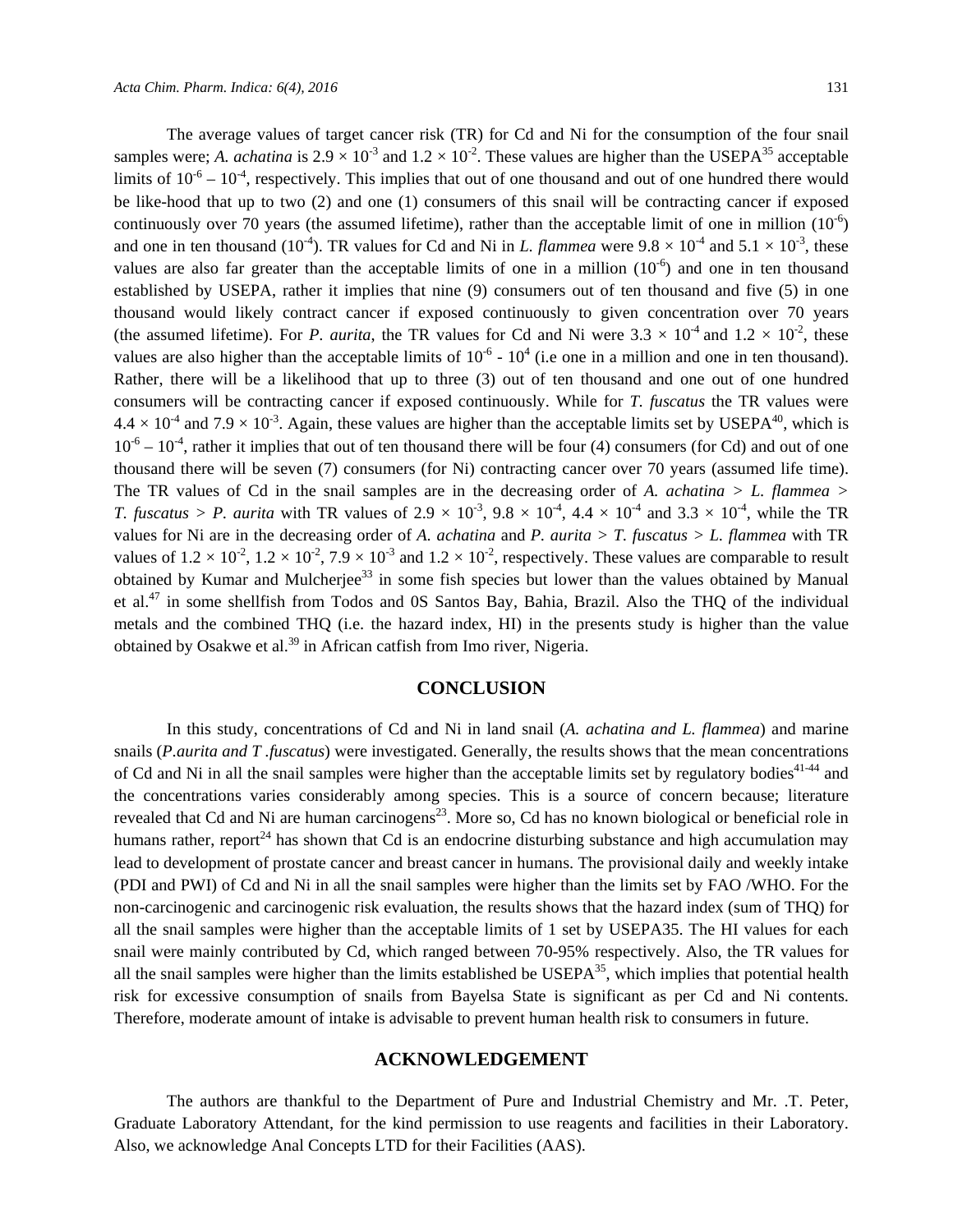## **REFERENCES**

- 1. D. Lide, Handbook of Chemistry and Physics 73<sup>rd</sup> Ed., Boca Ration, FLCRC Press (1992).
- 2. H. Pekey, D. Karakas and M. Bakaglu, Source Apportionment of Trace Metals in Surface Waters of a Polluted Stream using Multivariate Statistical Analyses, Marine Poll. Bull., **49**, 809-818 (2004).
- 3. D. Dogaru, J. Zobrist, D. C. Balteanu, M. Sima, M. Amini and H. Yang, Community perception in Water Quality in a Mining Affected area. A Case Study for the Certijcatchment in the Apuseni Mountains in Romania, Environ. Manage., **43**, 1131-1145 (2009).
- 4. L. Jarup, Hazards of heavy metal contamination, British Med. Bull., **68**, 167-182. http://dx.doi.org/ 10.1093/bmb//dg032 (2003).
- 5. M. Tuzen, Determination of Heavy Metals in Fish Samples of the Middle Black Sea (Turkey) by Graphite Furnace Atomic Absorption Spectrometry, Food Chem., **80**, 119-123 (2002).
- 6. A Adoki and T. Orugbani Influence of Nitrogen's Fertilizer Plants Effluents on Growth of Selected Farm Crops in Soils Polluted with Crude Petroleum Hydrocarbons, Afir. J. Agric. Rec., **2(11)**, 569- 573 (2007).
- 7. Ana Gree, M. K. C. Sridhar and Emerole Gao, Comparative Assessment of Soil Pollution by polycyclic Aromatic Hydrocarbons in two Niger Delta Communities, Nigeria, Afri. J. Pure Apple Chem., **3(3)**, 31-41 (2009).
- 8. J. G. Fabris, B. J. Richardson, J. E. O. Sulvian and F. C. Brown, Estimation of Cadmium, Lead and Mercury Concentration in Estuarine Waters using the Mussel *Mytilusedulisplanulatus* L. Environ. Toxocol. Water Qual., **9**, 183-192 (1994).
- 9. C. G. Yuan, J. B. Shi, J. F. Liu, L. N. Liang and G. B. Jiang, Speciation of Heavy Metals in Marine Sediments from the East China Sea by ICP-MS with Sequential Extraction, Environ. Int., **30**, 769-783 (2004).
- 10. Y. Yujun, Y. Zhifeng and Z. Shanghong, Ecological Risk Assessments of Heavy Metals in Sediment and Basic J. Environ. Poll., **159**, 2575-2585 (2011).
- 11. A. Nabawi, B. Heinzow and H. Kruse, AS, Cd, Cu, Pb, Hg and Zn in fish from Alexendria Region, Egypton (J), Bull. Environ. Contamination and Toxicol., **39**, 889-897 (1987).
- 12. T. Tulonen, M. Pihistron, L. Arvola and M. Rask, Concentrations of Heavy Metals in Food Web Components of Small, boreal Lakes, Boreal Environ., Res, **11**, 185-194 (2006).
- 13. S. L. Shah and A. Altindag, Effects of Heavy Metal Accumulation on the  $96 h$  L<sub>C 50</sub> Values in TenchTinca, Turk J. Vet Anim. Sd., **29**, 139-144 (2003).
- 14. J. R. Dojlido and G. A. Best, Chemistry of Water and Water Pollution, Ellis Horwood Limited, Herts, 65-69, 84-91, 108-114, 201-205 (1993).
- 15. Y. A. Yobouet, K. Adouby, A. Trokourey and B. Yal, Cadmium, Copper, Lead, and Zinc Speciation in Contaminated Soils, Int. J. Engg. Sci. Technol., **2(5)**, 802-812 (2010).
- 16. W. S. Beckett, G. F. Nordberg and T. W. Clarkson, Routes of Exposure, Dose and Metabolism of Metals, In Handbook on the Toxicology of Metals  $(3<sup>rd</sup> Ed)$ , Elsevier Inc. (2007) pp. 39-64.
- 17. J. F. Elder and J. J. Collins, Freshwater Molluses as Indicators of Bioavailability and Toxicity of Metals in Surface Water Systems. Rev Environ. ContToxicol., 122, 36-79 (1991).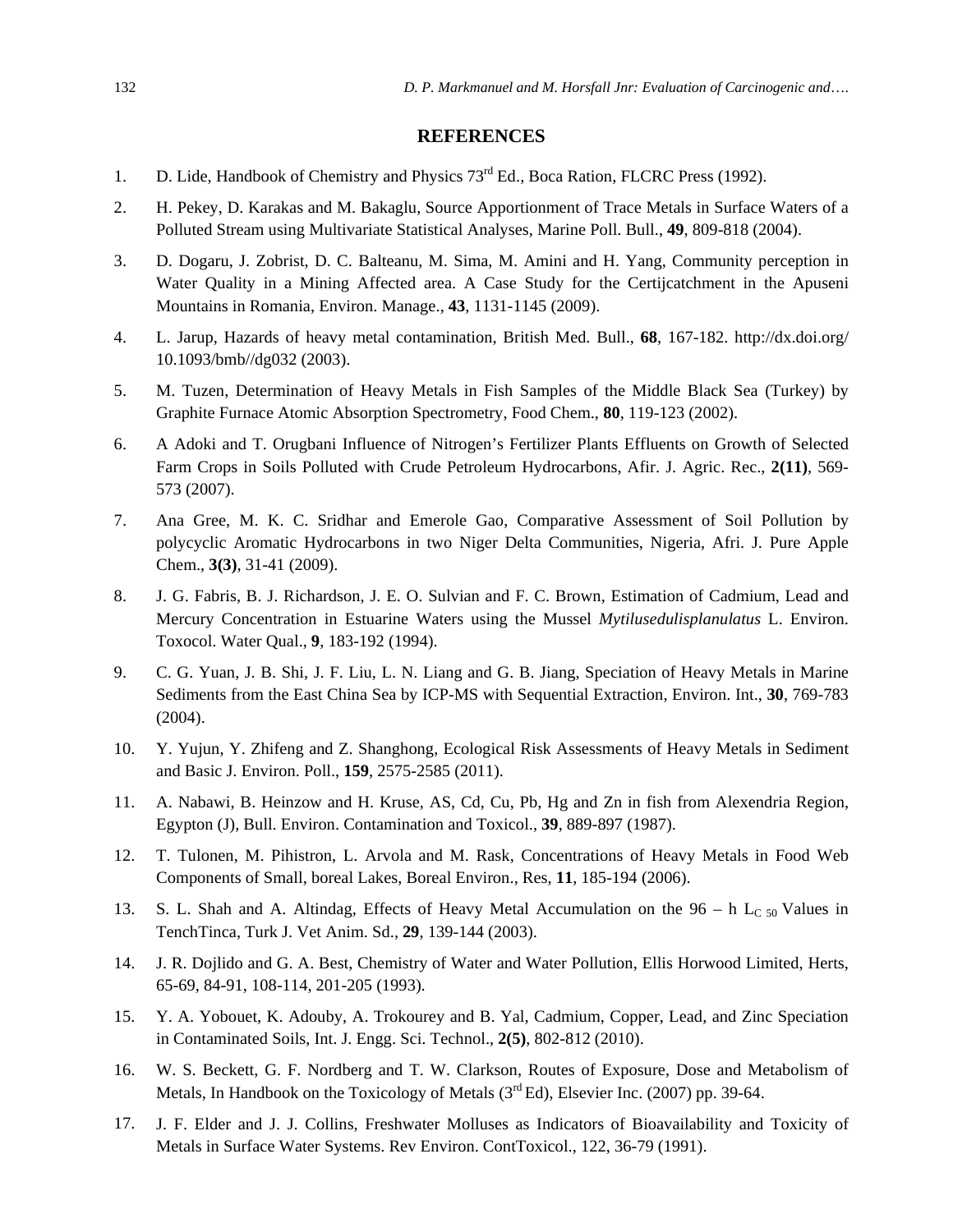- 18. S. Prebpai, L. Charerntanyarak, B. Siri, M. R. Moore and B. N. Noller, Effects of Residues from Municipal Solid Waste Landfil on Corn Yield and Heavy Metal Content, Waste Manage., **29**, 2316- 2320 (2009).
- 19. S. D. Gual, F. A. Vega and E. F. Covelo, The Dynamics of Heavy Metals in Plant-Soil interactions, Ecological Modelling, **221**, 1148-1152 (2010).
- 20. S. R. Smith, A Critical Review of the Bioavailability and Impacts of Heavy Metals in Municipal Solid Waste Composts Compared to Sewage Sludge, Environ. Int., **35**, 142-156 (2009).
- 21. M. K. Raikwar, P. Kumar and A. Singh, Toxic Effect of Heavy Metals in Livestock Health. Veterinary World, **1(1)**, 28-30 (2008).
- 22. G. Cimino and C. Carisi, Acute Toxicity of Heavy Metals to Aerobic Digestion of Wasted Cheese. Wheyi Bio Waste, **33**, 201-202 (1990).
- 23. G. Robert, G. Mari, C. Harlal, H. Micheal, K. Elaine and S. Marc, Issue papper on the Human Health Effects of Metals, U.S. Environmental Protection Agency Risk Assessment Forum, **4**, 23-28 (2003).
- 24. R. Singh, N. Gantam, A. Mishra and R. Gupta, Heavy Metals and Living Systems. An overview, India J. Pharmacol., **43(3)**, 246-253 (2011).
- 25. D. J. Ferner, Toxicity, Heavy Metal. Emed. J., **2(5)**, 1 (2001).
- 26. H. M. Ijeomah, D. I. Edet, E.K. Oruh, and A.U. Ijeomah, Assessment of Heavy Metals in Tissues of Selected Non-vertebrate Wildlife Species in Oil Polluted Sites of Delta State, Nigeria, Agricultural and Biology Journal of North America, **6(2)**, 63-73 (2013).
- 27. D. J. H. Phillip and P. S. Rainbow, Biomonitoring of Trace Aquatic Contaminants (Series Eds. J. Caims Jnr. and Harrison, R. M.), Appl. Sci. London, 371 (1993).
- 28. M. Horsfall, I. C. Howard and A. I. Spiff, Tissue distribution of Heavy Metals in Mudskapper (PeriophthalmusPapillo) from the Mangrove Swamps of the Coastal New Calabar River, Nigeria. J. Appl. Sci. Environ. Manage., **1(1)**, 50-55 (1998).
- 29. A. Valavandidis and V. Thiome, Metal Pollution in Ecosystem. Ecotoxicological Studies and Risk Assessment in Marine Environment, **150**, 162-173 (2006).
- 30. I. R. Egon Wan, On the Biology of Tympanotonus Fuscatus Var radula (Gastropanotonus; Prosobranchia, Potamidea) MSC Dissertation, University of Lagos, Nigeria (1980).
- 31. A. Farkas, J. Salarik, I. Kamarda and K. S. Roza, Molluscs in Biological Monitoring of Water Quality, Toxicity Lett., **140/141**, 403-410 (2003).
- 32. B. C. O. Okoye, Heavy Metals and Organisms in the Lagos Lagoon, Int. J. Environ. Studies, **37**, 285- 292 (1991).
- 33. B. Kumar and D. P. Mukherjee, Assessment of Human Health Risk for Arsenic, Copper, Nickel, Mercury and Zinc in fish Collected from Tropical Wet Lands in India, Adv. Life Sci. Technol., **2**, 13- 24 (2011).
- 34. N. S. Chary, C. T. Kamala and D. S. Raji, Assessment Risk of Heavy Metals from consuming food Grown on Sewage irrigated soil and Food Chain Transfer Ecotoxicology and Environmental Safety, **69(3)**, 513-524 (2008).
- 35. USEPA (2011), USEPA Regional Screening level (RSL) Summary Table: November 2011, Available at http://www.epa.gov/regshwmd/risk/human/index.htm, last update: 6<sup>th</sup> December (2011).